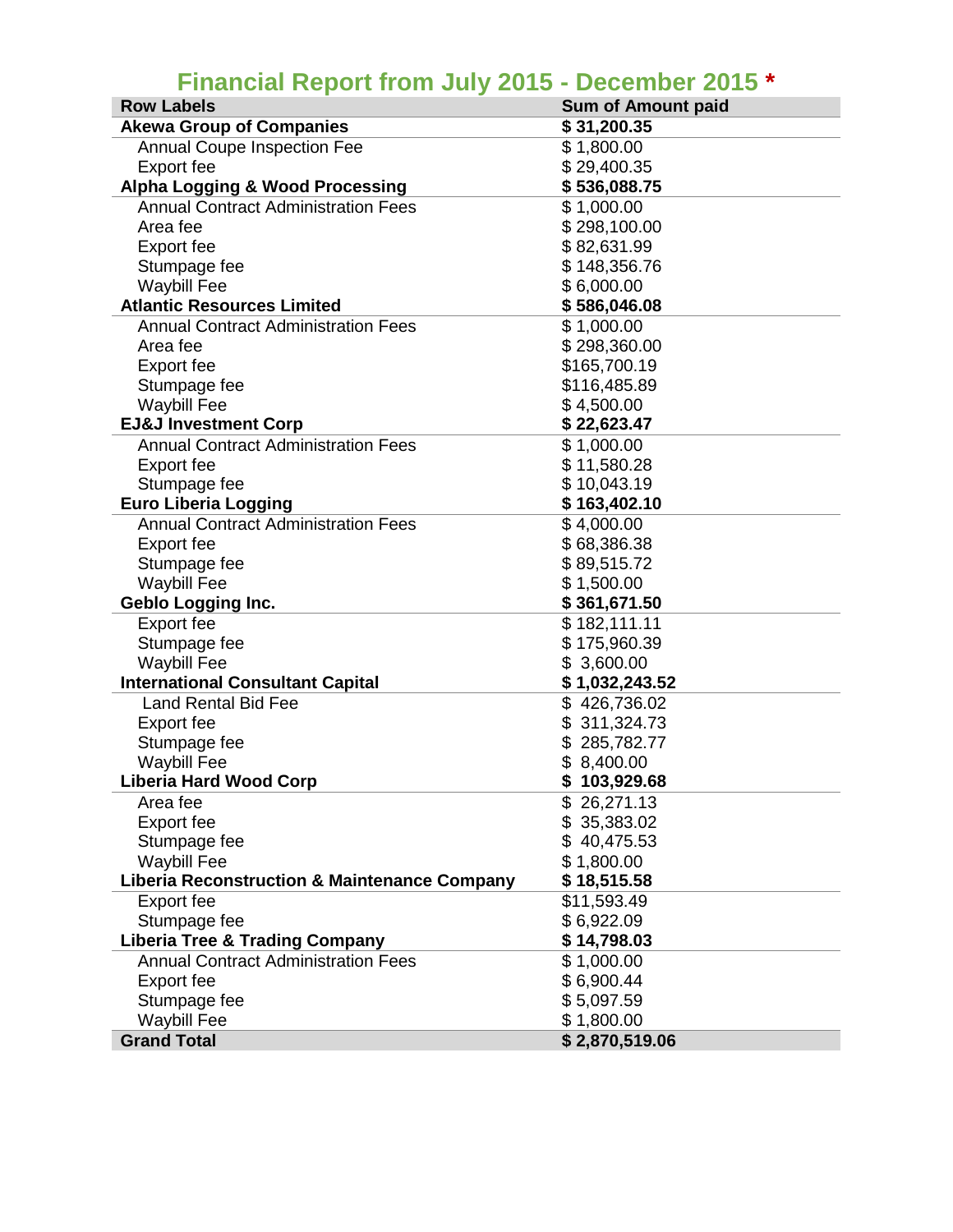## **Financial Report ( January2016 – May 2016)\***

| Sum of Amount paid                                 |                     |                                      |              |
|----------------------------------------------------|---------------------|--------------------------------------|--------------|
| <b>Company Name</b>                                | Description         | Total                                |              |
| Alpha Logging & Wood Processing                    | Waybill fee         | \$                                   | 2,250.00     |
| Alpha Logging & Wood Processing Total              |                     | \$                                   | 2,250.00     |
| <b>Atlantic Resources Limited</b>                  | Area fee            |                                      | 150,000.00   |
|                                                    | Export fee          | \$<br>\$                             | 25,386.56    |
|                                                    | Land Rental Bid Fee | \$                                   | 93,199.67    |
|                                                    | Stumpage fee        | \$                                   | 128,639.99   |
|                                                    | Waybill fee         | \$                                   | 4,500.00     |
| <b>Atlantic Resources Limited Total</b>            |                     | \$                                   | 401,726.22   |
| EJ&J Investment Corp                               | Area fee            | \$                                   | 71,968.08    |
|                                                    | Export fee          | \$                                   | 155,275.45   |
|                                                    | Stumpage fee        | \$                                   | 145,201.77   |
| <b>EJ&amp;J Investment Corp Total</b>              |                     | \$                                   | 372,445.30   |
| Euro Liberia Logging                               | <b>Export fee</b>   | \$                                   | 6,351.98     |
|                                                    | Stumpage fee        | \$                                   | 87,887.30    |
| <b>Euro Liberia Logging Total</b>                  |                     | \$                                   | 94,239.28    |
| Geblo Logging Inc.                                 | Area fee            | \$                                   | 164,000.00   |
|                                                    | Export fee          | \$                                   | 144,834.21   |
|                                                    | Land Rental Bid Fee | \$                                   | 226,489.94   |
|                                                    | Stumpage fee        | \$                                   | 136,692.92   |
|                                                    | Waybill fee         | \$                                   | 1,800.00     |
| <b>Geblo Logging Inc. Total</b>                    |                     | \$                                   | 673,817.07   |
| <b>International Consultant Capital</b>            | <b>Export fee</b>   | \$                                   | 1,109,094.37 |
|                                                    | Land Rental Bid Fee | \$                                   | 449,839.09   |
|                                                    | Stumpage fee        | \$                                   | 731,109.09   |
|                                                    | Waybill fee         | \$                                   | 13,800.00    |
| <b>International Consultant Capital Total</b>      |                     | \$                                   | 2,303,842.55 |
| Liberia Hard Wood Corp                             | Area fee            | $\overline{\$}$                      | 12,742.30    |
|                                                    | Contract Admin fee  | \$                                   | 2,000.00     |
|                                                    | Export fee          | \$                                   | 186,438.18   |
|                                                    | Land Rental Bid Fee | \$                                   | 24,634.13    |
|                                                    | Stumpage fee        | \$                                   | 186,350.01   |
|                                                    | Waybill fee         | \$                                   | 3,600.00     |
| Liberia Hard Wood Corp Total                       |                     | $\overline{\boldsymbol{\mathsf{s}}}$ | 415,764.62   |
| Liberia Reconstruction & Maintenance Company       | Waybill fee         | \$                                   | 600.00       |
| Liberia Reconstruction & Maintenance Company Total |                     | \$                                   | 600.00       |
| Liberia Tree & Trading Company                     | Area fee            | \$                                   | 27,377.66    |
|                                                    | Export fee          | \$                                   | 146,936.96   |
|                                                    | Stumpage fee        | \$                                   | 131,843.78   |
| <b>Liberia Tree &amp; Trading Company Total</b>    |                     | \$                                   | 306,158.40   |
|                                                    | <b>Annual Coupe</b> |                                      |              |
| Sun Yeun Corporation Limited                       | Inspection fee      | \$                                   | 500.00       |
| <b>Sun Yeun Corporation Limited Total</b>          |                     | \$                                   | 500.00       |
| <b>Grand Total</b>                                 |                     | \$                                   | 4,571,343.44 |